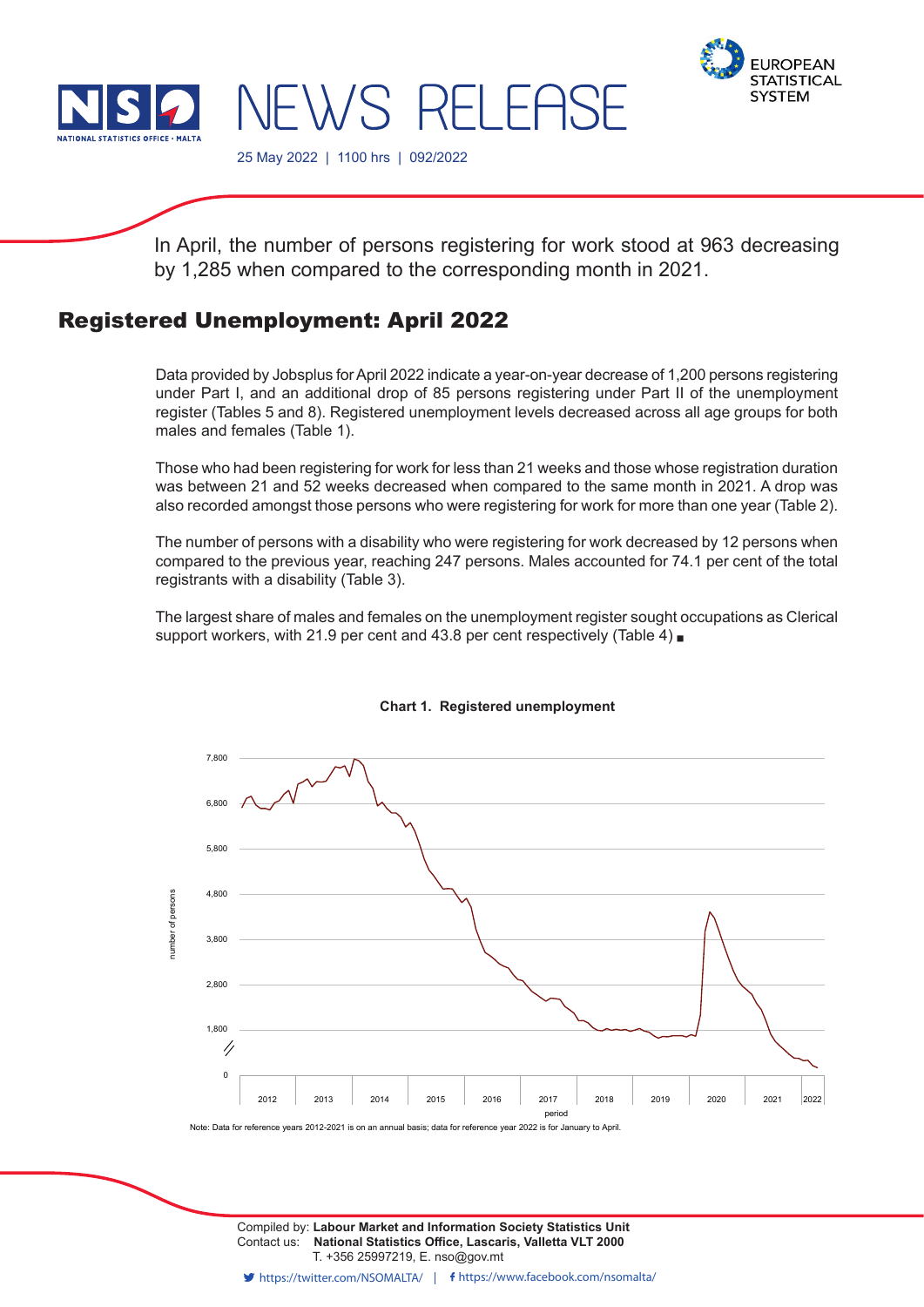| Age group   |              | Annual average 2020 |       |              | Annual average 2021 |              |              | March 2021     |              |              | <b>March 2022</b> |              |              | April 2021     |              |              | April 2022     |              |
|-------------|--------------|---------------------|-------|--------------|---------------------|--------------|--------------|----------------|--------------|--------------|-------------------|--------------|--------------|----------------|--------------|--------------|----------------|--------------|
| and sex     | <b>Malta</b> | Gozo                | Total | <b>Malta</b> | Gozo                | <b>Total</b> | <b>Malta</b> | Gozo           | <b>Total</b> | <b>Malta</b> | Gozo              | <b>Total</b> | <b>Malta</b> | Gozo           | <b>Total</b> | <b>Malta</b> | Gozo           | <b>Total</b> |
|             |              |                     |       |              |                     |              |              |                |              |              |                   |              |              |                |              |              |                |              |
| Under 20    | 150          | 11                  | 161   | 102          | 13                  | 115          | 130          | 15             | 145          | 66           | 11                | 77           | 119          | 14             | 133          | 56           | 6              | 62           |
| Males       | 91           | $\overline{7}$      | 98    | 68           | 11                  | 79           | 82           | 13             | 95           | 46           | 9                 | 55           | 68           | 11             | 79           | 38           | $\mathbf{3}$   | 41           |
| Females     | 59           | $\overline{4}$      | 63    | 34           | $\overline{2}$      | 36           | 48           | $\overline{2}$ | 50           | 20           | 2                 | 22           | 51           | 3              | 54           | 18           | 3              | 21           |
| 20-24       | 299          | 31                  | 330   | 146          | 17                  | 163          | 192          | 19             | 211          | 98           | 16                | 114          | 176          | 19             | 195          | 92           | 11             | 103          |
| Males       | 183          | 20                  | 203   | 90           | 10                  | 100          | 116          | 9              | 125          | 70           | 11                | 81           | 111          | 8              | 119          | 66           | $\overline{7}$ | 73           |
| Females     | 116          | 11                  | 127   | 56           | $\overline{7}$      | 63           | 76           | 10             | 86           | 28           | 5                 | 33           | 65           | 11             | 76           | 26           | $\overline{4}$ | 30           |
|             |              |                     |       |              |                     |              |              |                |              |              |                   |              |              |                |              |              |                |              |
| 25-29       | 329          | 20                  | 349   | 125          | 11                  | 136          | 167          | 12             | 179          | 71           | 14                | 85           | 157          | 21             | 178          | 68           | 10             | 78           |
| Males       | 189          | 11                  | 200   | 80           | 8                   | 88           | 103          | 10             | 113          | 51           | 10                | 61           | 94           | 17             | 111          | 49           | 9              | 58           |
| Females     | 140          | 9                   | 149   | 45           | 3                   | 48           | 64           | $\overline{2}$ | 66           | 20           | 4                 | 24           | 63           | $\overline{4}$ | 67           | 19           | $\mathbf{1}$   | 20           |
|             |              |                     |       |              |                     |              |              |                |              |              |                   |              |              |                |              |              |                |              |
| 30-44       | 971          | 70                  | 1,041 | 509          | 44                  | 553          | 688          | 52             | 740          | 233          | 30                | 263          | 640          | 54             | 694          | 227          | 25             | 252          |
| Males       | 610          | 46                  | 656   | 347          | 30                  | 377          | 459          | 37             | 496          | 173          | 19                | 192          | 438          | 41             | 479          | 163          | 14             | 177          |
| Females     | 361          | 24                  | 385   | 162          | 14                  | 176          | 229          | 15             | 244          | 60           | 11                | 71           | 202          | 13             | 215          | 64           | 11             | 75           |
|             |              |                     |       |              |                     |              |              |                |              |              |                   |              |              |                |              |              |                |              |
| 45 and over | 1,190        | 89                  | 1,279 | 767          | 60                  | 827          | 1,031        | 81             | 1,112        | 425          | 44                | 469          | 966          | 82             | 1,048        | 433          | 35             | 468          |
| Males       | 785          | 48                  | 833   | 532          | 32                  | 564          | 703          | 41             | 744          | 311          | 22                | 333          | 655          | 42             | 697          | 314          | 17             | 331          |
| Females     | 405          | 41                  | 446   | 235          | 28                  | 263          | 328          | 40             | 368          | 114          | 22                | 136          | 311          | 40             | 351          | 119          | 18             | 137          |
|             |              |                     |       |              |                     |              |              |                |              |              |                   |              |              |                |              |              |                |              |
| Total       | 2.939        | 221                 | 3,160 | 1.649        | 145                 | 1,794        | 2,208        | 179            | 2,387        | 893          | 115               | 1,008        | 2.058        | 190            | 2.248        | 876          | 87             | 963          |
| Males       | 1,858        | 132                 | 1,990 | 1,117        | 91                  | 1,208        | 1,463        | 110            | 1,573        | 651          | 71                | 722          | 1,366        | 119            | 1,485        | 630          | 50             | 680          |
| Females     | 1,081        | 89                  | 1,170 | 532          | 54                  | 586          | 745          | 69             | 814          | 242          | 44                | 286          | 692          | 71             | 763          | 246          | 37             | 283          |
|             |              |                     |       |              |                     |              |              |                |              |              |                   |              |              |                |              |              |                |              |

**Table 1. Persons registering for work under Part I and Part II of the unemployment register by period, region, age group and sex**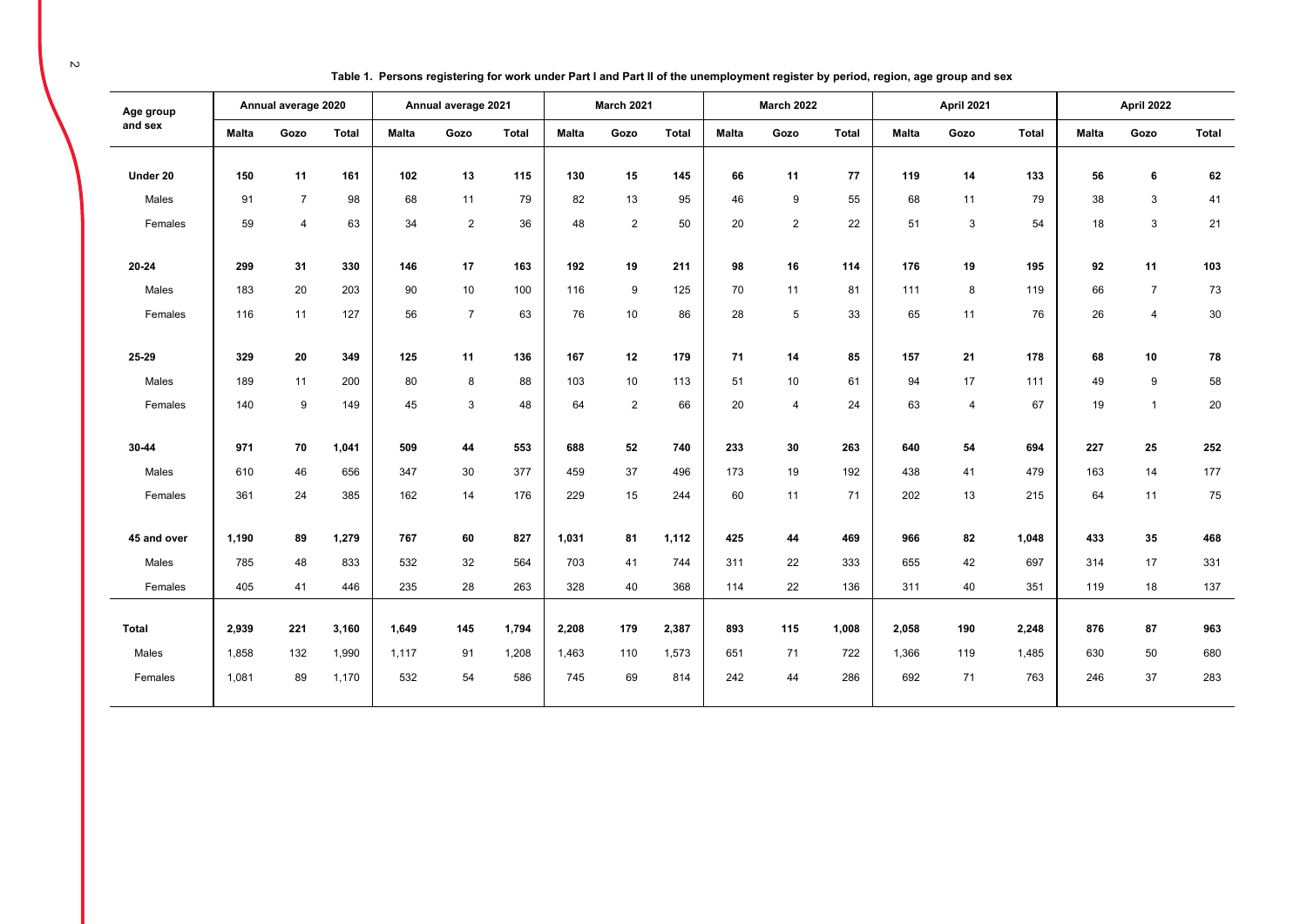| <b>Duration of</b>      |       | Annual average | <b>March</b> |       | April |      |
|-------------------------|-------|----------------|--------------|-------|-------|------|
| registration<br>and sex | 2020  | 2021           | 2021         | 2022  | 2021  | 2022 |
| Under 21 weeks          | 1,925 | 836            | 1,079        | 536   | 1,017 | 536  |
| Males                   | 1,144 | 546            | 683          | 369   | 654   | 367  |
| Females                 | 781   | 290            | 396          | 167   | 363   | 169  |
| 21 to 52 weeks          | 632   | 424            | 680          | 193   | 561   | 158  |
| <b>Males</b>            | 405   | 276            | 432          | 148   | 355   | 114  |
| Females                 | 227   | 148            | 248          | 45    | 206   | 44   |
| Over 1 year             | 603   | 534            | 628          | 279   | 670   | 269  |
| Males                   | 441   | 386            | 458          | 205   | 476   | 199  |
| Females                 | 162   | 148            | 170          | 74    | 194   | 70   |
|                         |       |                |              |       |       |      |
| <b>Total</b>            | 3,160 | 1,794          | 2,387        | 1,008 | 2,248 | 963  |
| Males                   | 1,990 | 1,208          | 1,573        | 722   | 1,485 | 680  |
| Females                 | 1,170 | 586            | 814          | 286   | 763   | 283  |

**Table 2. Persons registering for work under Part I and Part II of the unemployment register by period, duration of registration and sex**

### **Table 3. Persons with a disability registering for work under Part I and Part II of the unemployment register by period, type of registration and sex**

|                                     |     |       | Annual average |       |     |       | <b>March</b>   |                |     |       | April |       |
|-------------------------------------|-----|-------|----------------|-------|-----|-------|----------------|----------------|-----|-------|-------|-------|
| <b>Registration type</b><br>and sex |     | 2020  |                | 2021  |     | 2021  |                | 2022           |     | 2021  |       | 2022  |
|                                     | No. | %     | No.            | $\%$  | No. | %     | No.            | %              | No. | $\%$  | No.   | %     |
| Total (Part I)                      | 237 | 100.0 | 248            | 100.0 | 250 | 100.0 | 250            | 100.0          | 250 | 100.0 | 243   | 100.0 |
| Males                               | 165 | 69.6  | 180            | 72.6  | 179 | 71.6  | 184            | 73.6           | 181 | 72.4  | 180   | 74.1  |
| Females                             | 72  | 30.4  | 68             | 27.4  | 71  | 28.4  | 66             | 26.4           | 69  | 27.6  | 63    | 25.9  |
|                                     |     |       |                |       |     |       |                |                |     |       |       |       |
| <b>Total (Part II)</b>              | 13  | 100.0 | 10             | 100.0 | 10  | 100.0 | 6              | 100.0          | 9   | 100.0 | 4     | 100.0 |
| Males                               | 11  | 84.6  | 9              | 90.0  | 9   | 90.0  | 6              | 100.0          | 8   | 88.9  | 3     | 75.0  |
| Females                             | 2   | 15.4  | $\mathbf{1}$   | 10.0  | 1   | 10.0  | $\blacksquare$ | $\blacksquare$ | 1   | 11.1  | 1     | 25.0  |
|                                     |     |       |                |       |     |       |                |                |     |       |       |       |
| Total (Parts I and II)              | 250 | 100.0 | 258            | 100.0 | 260 | 100.0 | 256            | 100.0          | 259 | 100.0 | 247   | 100.0 |
| Males                               | 176 | 70.4  | 189            | 73.3  | 188 | 72.3  | 190            | 74.2           | 189 | 73.0  | 183   | 74.1  |
| Females                             | 74  | 29.6  | 69             | 26.7  | 72  | 27.7  | 66             | 25.8           | 70  | 27.0  | 64    | 25.9  |
|                                     |     |       |                |       |     |       |                |                |     |       |       |       |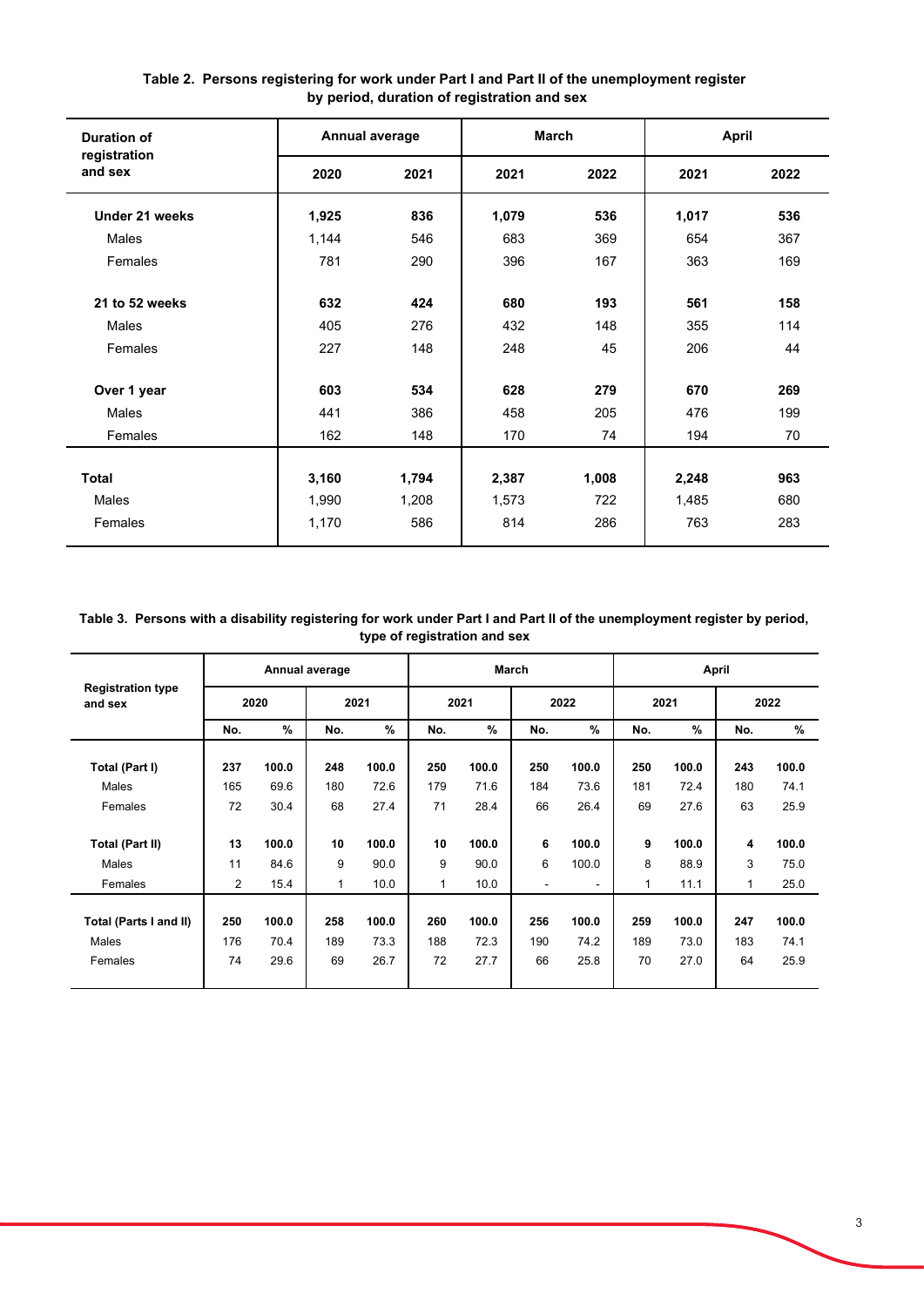**Table 4. Persons registering for work under Part I and Part II of the unemployment register by period, sex and main type of occupation sought** 

|                                                    |       |       | Annual average 2020 |       |       |       |              |       | March 2021 |       |       |               |              |       | April 2021     |               |       |       |
|----------------------------------------------------|-------|-------|---------------------|-------|-------|-------|--------------|-------|------------|-------|-------|---------------|--------------|-------|----------------|---------------|-------|-------|
| Occupation (ISCO 08)                               | Males |       | Females             |       | Total |       | <b>Males</b> |       | Females    |       | Total |               | <b>Males</b> |       | <b>Females</b> |               | Total |       |
|                                                    | No.   | $\%$  | No.                 | %     | No.   | %     | No.          | %     | No.        | %     | No.   | $\frac{9}{6}$ | No.          | %     | No.            | $\frac{9}{6}$ | No.   | %     |
| Managers                                           | 183   | 9.2   | 103                 | 8.8   | 286   | 9.1   | 144          | 9.2   | 64         | 7.9   | 208   | 8.7           | 121          | 8.1   | 51             | 6.7           | 172   | 7.7   |
| Professionals                                      | 212   | 10.7  | 93                  | 7.9   | 305   | 9.7   | 151          | 9.6   | 49         | 6.0   | 200   | 8.4           | 132          | 8.9   | 44             | 5.8           | 176   | 7.8   |
| Technicians and associate professionals            | 341   | 17.1  | 231                 | 19.7  | 572   | 18.1  | 309          | 19.6  | 164        | 20.1  | 473   | 19.8          | 279          | 18.8  | 137            | 18.0          | 416   | 18.5  |
| Clerical support workers                           | 410   | 20.6  | 418                 | 35.7  | 828   | 26.2  | 328          | 20.9  | 322        | 39.6  | 650   | 27.2          | 323          | 21.8  | 305            | 40.0          | 628   | 27.9  |
| Service and sales workers                          | 254   | 12.8  | 223                 | 19.1  | 477   | 15.1  | 209          | 13.3  | 156        | 19.2  | 365   | 15.3          | 207          | 13.9  | 164            | 21.5          | 371   | 16.5  |
| Skilled agricultural, forestry and fishery workers | 53    | 2.7   |                     | 0.1   | 54    | 1.7   | 43           | 2.7   |            | 0.1   | 44    | 1.8           | 45           | 3.0   | $\overline{2}$ | 0.3           | 47    | 2.1   |
| Craft and related trades workers                   | 200   | 10.1  | 11                  | 0.9   | 211   | 6.7   | 141          | 9.0   | 8          | 1.0   | 149   | 6.2           | 135          | 9.1   | 9              | 1.2           | 144   | 6.4   |
| Plant and machine operators and assemblers         | 149   | 7.5   | 48                  | 4.1   | 197   | 6.2   | 116          | 7.4   | 30         | 3.7   | 146   | 6.1           | 113          | 7.6   | 32             | 4.2           | 145   | 6.5   |
| Elementary occupations                             | 188   | 9.4   | 42                  | 3.6   | 230   | 7.3   | 132          | 8.4   | 20         | 2.5   | 152   | 6.4           | 130          | 8.8   | 19             | 2.5           | 149   | 6.6   |
| Total                                              | 1,990 | 100.0 | 1,170               | 100.0 | 3,160 | 100.0 | 1,573        | 100.0 | 814        | 100.0 | 2,387 | 100.0         | 1,485        | 100.0 | 763            | 100.0         | 2,248 | 100.0 |

|                                                    |              |       | Annual average 2021 |                          |       |       |              |       | <b>March 2022</b> |       |              |       |              |       | April 2022     |       |       |       |
|----------------------------------------------------|--------------|-------|---------------------|--------------------------|-------|-------|--------------|-------|-------------------|-------|--------------|-------|--------------|-------|----------------|-------|-------|-------|
| Occupation (ISCO 08)                               | <b>Males</b> |       | <b>Females</b>      |                          | Total |       | <b>Males</b> |       | Females           |       | <b>Total</b> |       | <b>Males</b> |       | Females        |       | Total |       |
|                                                    | No.          | %     | No.                 | %                        | No.   | %     | No.          | %     | No.               | %     | No.          | %     | No.          | %     | No.            | %     | No.   | %     |
| Managers                                           | 104          | 8.6   | 43                  | 7.3                      | 147   | 8.2   | 45           | 6.2   | 18                | 6.3   | 63           | 6.3   | 48           | 7.1   | 21             | 7.4   | 69    | 7.2   |
| Professionals                                      | 111          | 9.2   | 40                  | 6.8                      | 151   | 8.4   | 64           | 8.9   | 27                | 9.4   | 91           | 9.0   | 60           | 8.8   | 22             | 7.8   | 82    | 8.5   |
| Technicians and associate professionals            | 222          | 18.4  | 107                 | 18.3                     | 329   | 18.3  | 132          | 18.3  | 46                | 16.1  | 178          | 17.7  | 127          | 18.7  | 47             | 16.6  | 174   | 18.1  |
| Clerical support workers                           | 263          | 21.8  | 242                 | 41.3                     | 505   | 28.1  | 155          | 21.5  | 127               | 44.4  | 282          | 28.0  | 149          | 21.9  | 124            | 43.8  | 273   | 28.3  |
| Service and sales workers                          | 158          | 13.1  | 112                 | 19.1                     | 270   | 15.1  | 93           | 12.9  | 45                | 15.7  | 138          | 13.7  | 94           | 13.8  | 46             | 16.3  | 140   | 14.5  |
| Skilled agricultural, forestry and fishery workers | 39           | 3.2   |                     | $\overline{\phantom{a}}$ | 39    | 2.2   | 25           | 3.5   |                   | 0.3   | 26           | 2.6   | 24           | 3.5   |                | 0.4   | 25    | 2.6   |
| Craft and related trades workers                   | 111          | 9.2   | <b>–</b>            | 1.2                      | 118   | 6.6   | 79           | 10.9  |                   | 0.3   | 80           | 7.9   | 65           | 9.6   | $\overline{2}$ | 0.7   | 67    | 7.0   |
| Plant and machine operators and assemblers         | 90           | 7.5   | 23                  | 3.9                      | 113   | 6.3   | 43           | 6.0   | 10                | 3.5   | 53           | 5.3   | 42           | 6.2   | 9              | 3.2   | 51    | 5.3   |
| Elementary occupations                             | 110          | 9.1   | 12                  | 2.0                      | 122   | 6.8   | 86           | 11.9  | 11                | 3.8   | 97           | 9.6   | 71           | 10.4  | 11             | 3.9   | 82    | 8.5   |
| Total                                              | 1,208        | 100.0 | 586                 | 100.0                    | 1,794 | 100.0 | 722          | 100.0 | 286               | 100.0 | 1.008        | 100.0 | 680          | 100.0 | 283            | 100.0 | 963   | 100.0 |

Note: Percentage totals may not add up due to rounding.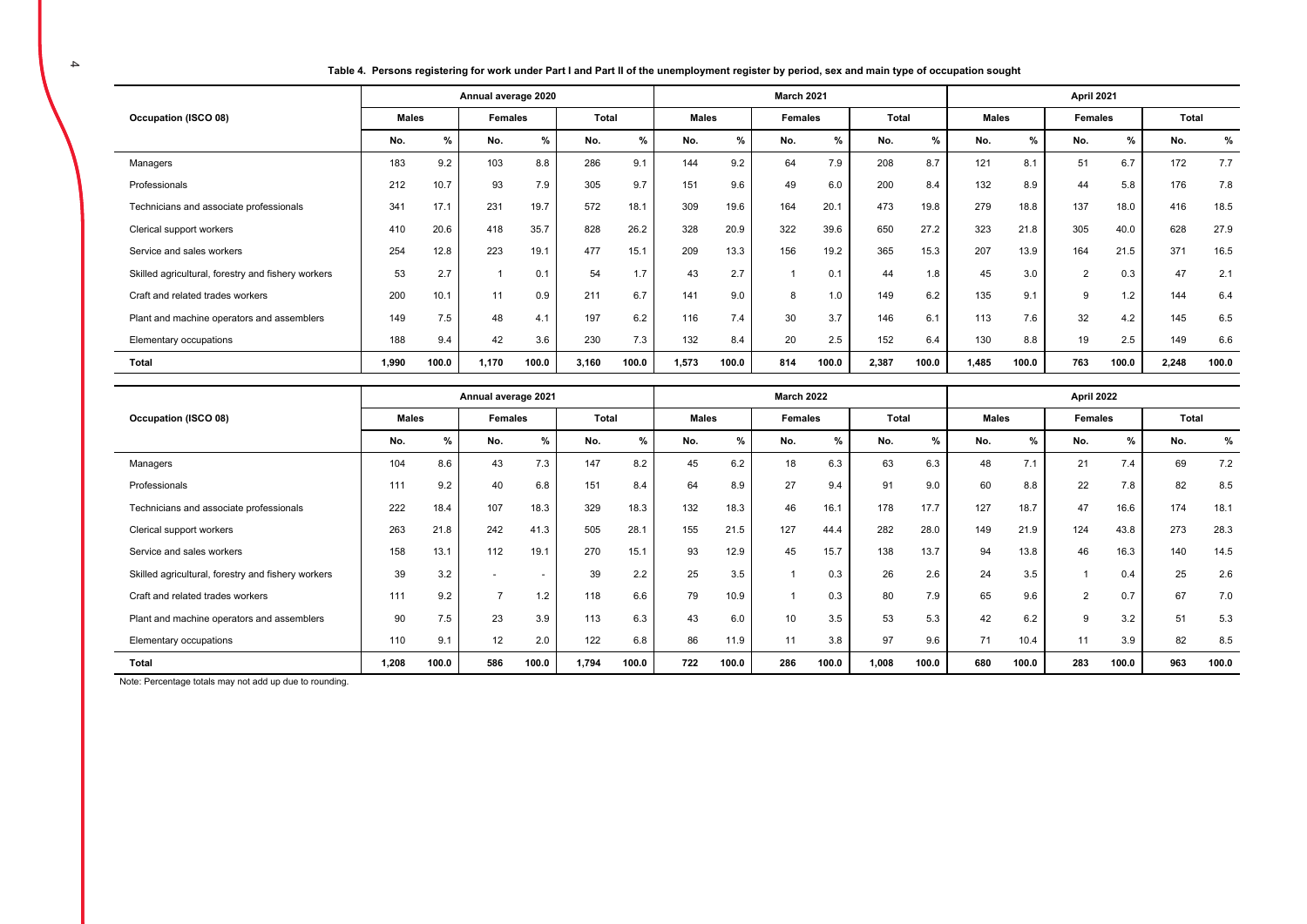| Age group    |              | Annual average 2020 |              |              | Annual average 2021 |              |              | <b>March 2021</b> |              |              | <b>March 2022</b> |              |              | April 2021     |              |              | April 2022     |              |
|--------------|--------------|---------------------|--------------|--------------|---------------------|--------------|--------------|-------------------|--------------|--------------|-------------------|--------------|--------------|----------------|--------------|--------------|----------------|--------------|
| and sex      | <b>Malta</b> | Gozo                | <b>Total</b> | <b>Malta</b> | Gozo                | <b>Total</b> | <b>Malta</b> | Gozo              | <b>Total</b> | <b>Malta</b> | Gozo              | <b>Total</b> | <b>Malta</b> | Gozo           | <b>Total</b> | <b>Malta</b> | Gozo           | <b>Total</b> |
| Under 20     | 139          | 11                  | 150          | 93           | 12                  | 105          | 124          | 13                | 137          | 57           | 10                | 67           | 107          | 12             | 119          | 48           | 6              | 54           |
| Males        | 85           | $\overline{7}$      | 92           | 61           | 10                  | 71           | 79           | 11                | 90           | 39           | 8                 | 47           | 60           | 9              | 69           | 32           | 3              | $35\,$       |
| Females      | 54           | $\overline{4}$      | 58           | 32           | $\overline{2}$      | 34           | 45           | $\overline{2}$    | 47           | 18           | 2                 | 20           | 47           | 3              | 50           | 16           | 3              | 19           |
| $20 - 24$    | 266          | 28                  | 294          | 127          | 16                  | 143          | 164          | 17                | 181          | 80           | 13                | 93           | 154          | 18             | 172          | 74           | 11             | 85           |
| Males        | 160          | 17                  | 177          | 77           | 9                   | 86           | 99           | $\overline{7}$    | 106          | 57           | $\boldsymbol{9}$  | 66           | 95           | $\overline{7}$ | 102          | 54           | $\overline{7}$ | 61           |
| Females      | 106          | 11                  | 117          | 50           | $\overline{7}$      | 57           | 65           | 10                | 75           | 23           | $\overline{4}$    | 27           | 59           | 11             | 70           | 20           | $\overline{4}$ | 24           |
| 25-29        | 293          | 18                  | 311          | 107          | 8                   | 115          | 142          | 11                | 153          | 57           | 10                | 67           | 134          | 16             | 150          | 59           | $\overline{7}$ | 66           |
| Males        | 166          | 10                  | 176          | 68           | 5                   | 73           | 90           | 9                 | 99           | 41           | $\overline{7}$    | 48           | 77           | 12             | 89           | 41           | 6              | 47           |
| Females      | 127          | 8                   | 135          | 39           | 3                   | 42           | 52           | $\overline{2}$    | 54           | 16           | 3                 | 19           | 57           | $\overline{4}$ | 61           | 18           | $\overline{1}$ | 19           |
| 30-44        | 873          | 65                  | 938          | 439          | 38                  | 477          | 601          | 40                | 641          | 192          | 27                | 219          | 564          | 46             | 610          | 188          | 22             | 210          |
| Males        | 544          | 43                  | 587          | 300          | 26                  | 326          | 404          | 28                | 432          | 141          | 17                | 158          | 385          | 35             | 420          | 136          | 12             | 148          |
| Females      | 329          | 22                  | 351          | 139          | 12                  | 151          | 197          | 12                | 209          | 51           | 10                | 61           | 179          | 11             | 190          | 52           | 10             | 62           |
| 45 and over  | 1.103        | 84                  | 1,187        | 703          | 58                  | 761          | 957          | 77                | 1,034        | 370          | 42                | 412          | 900          | 79             | 979          | 381          | 34             | 415          |
| Males        | 723          | 44                  | 767          | 484          | 31                  | 515          | 649          | 38                | 687          | 261          | 20                | 281          | 611          | 40             | 651          | 279          | 16             | 295          |
| Females      | 380          | 40                  | 420          | 219          | 27                  | 246          | 308          | 39                | 347          | 109          | 22                | 131          | 289          | 39             | 328          | 102          | 18             | 120          |
|              |              |                     |              |              |                     |              |              |                   |              |              |                   |              |              |                |              |              |                |              |
| <b>Total</b> | 2,674        | 206                 | 2,880        | 1,469        | 132                 | 1,601        | 1,988        | 158               | 2,146        | 756          | 102               | 858          | 1,859        | 171            | 2,030        | 750          | 80             | 830          |
| Males        | 1,678        | 121                 | 1,799        | 990          | 81                  | 1,071        | 1,321        | 93                | 1,414        | 539          | 61                | 600          | 1,228        | 103            | 1,331        | 542          | 44             | 586          |
| Females      | 996          | 85                  | 1,081        | 479          | 51                  | 530          | 667          | 65                | 732          | 217          | 41                | 258          | 631          | 68             | 699          | 208          | 36             | 244          |
|              |              |                     |              |              |                     |              |              |                   |              |              |                   |              |              |                |              |              |                |              |

**Table 5. Persons registering for work under Part I of the unemployment register by period, region, age group and sex**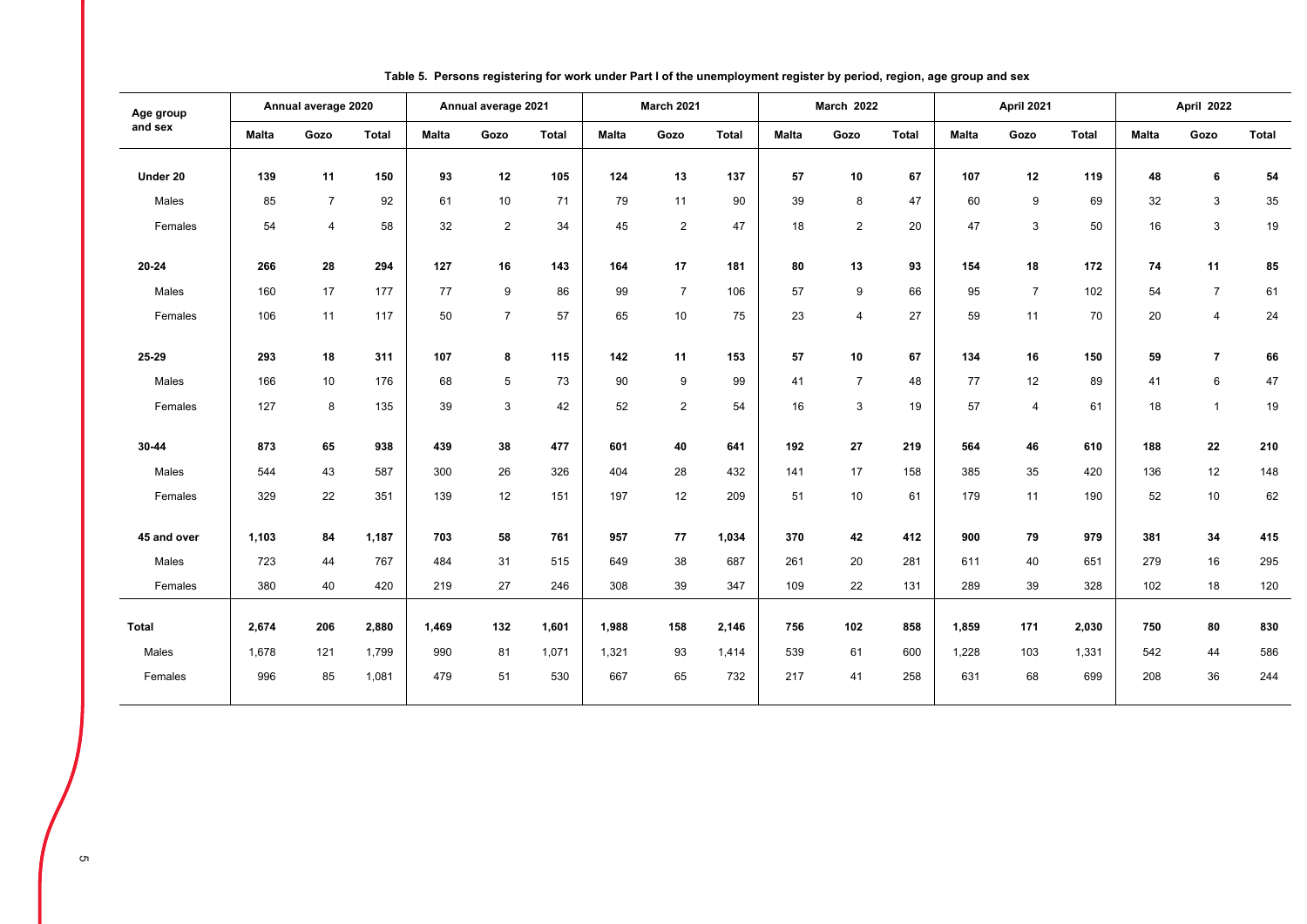| <b>Duration of</b>      |       | <b>Annual average</b> |       | <b>March</b> |       | April |
|-------------------------|-------|-----------------------|-------|--------------|-------|-------|
| registration<br>and sex | 2020  | 2021                  | 2021  | 2022         | 2021  | 2022  |
| Under 21 weeks          |       |                       | 854   | 409          |       |       |
|                         | 1,664 | 654                   |       |              | 814   | 410   |
| Males                   | 967   | 417                   | 539   | 268          | 512   | 277   |
| Females                 | 697   | 237                   | 315   | 141          | 302   | 133   |
|                         |       |                       |       |              |       |       |
| 21 to 52 weeks          | 613   | 413                   | 664   | 170          | 546   | 151   |
| Males                   | 391   | 268                   | 417   | 127          | 343   | 110   |
| Females                 | 222   | 145                   | 247   | 43           | 203   | 41    |
|                         |       |                       |       |              |       |       |
| Over 1 year             | 603   | 534                   | 628   | 279          | 670   | 269   |
| Males                   | 441   | 386                   | 458   | 205          | 476   | 199   |
| Females                 | 162   | 148                   | 170   | 74           | 194   | 70    |
|                         |       |                       |       |              |       |       |
| <b>Total</b>            | 2,880 | 1,601                 | 2,146 | 858          | 2,030 | 830   |
| Males                   | 1,799 | 1,071                 | 1,414 | 600          | 1,331 | 586   |
| Females                 | 1,081 | 530                   | 732   | 258          | 699   | 244   |
|                         |       |                       |       |              |       |       |

### **Table 6. Persons registering for work under Part I of the unemployment register by period, duration of registration and sex**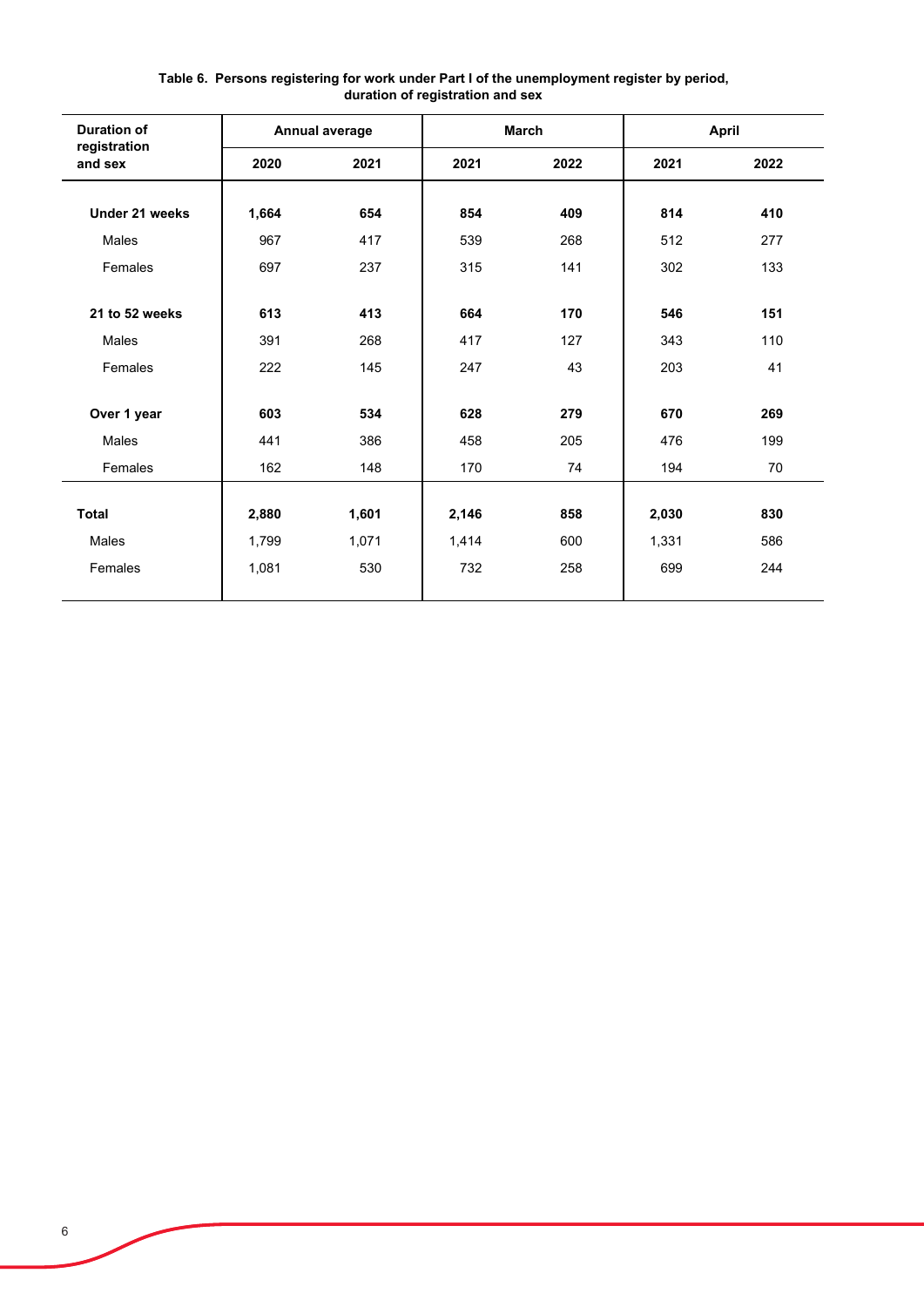|                                                    |              |               | Annual average 2020 |       |       |       |              |       | <b>March 2021</b> |       |       |       |              |               | April 2021     |       |       |       |
|----------------------------------------------------|--------------|---------------|---------------------|-------|-------|-------|--------------|-------|-------------------|-------|-------|-------|--------------|---------------|----------------|-------|-------|-------|
| Occupation (ISCO 08)                               | <b>Males</b> |               | Females             |       | Total |       | <b>Males</b> |       | <b>Females</b>    |       | Total |       | <b>Males</b> |               | <b>Females</b> |       | Total |       |
|                                                    | No.          | $\frac{9}{6}$ | No.                 | %     | No.   | $\%$  | No.          | %     | No.               | $\%$  | No.   | %     | No.          | $\frac{9}{6}$ | No.            | %     | No.   | %     |
| Managers                                           | 164          | 9.1           | 95                  | 8.8   | 259   | 9.0   | 127          | 9.0   | 57                | 7.8   | 184   | 8.6   | 110          | 8.3           | 46             | 6.6   | 156   | 7.7   |
| Professionals                                      | 197          | 11.0          | 87                  | 8.0   | 284   | 9.9   | 141          | 10.0  | 42                | 5.7   | 183   | 8.5   | 123          | 9.2           | 40             | 5.7   | 163   | 8.0   |
| Technicians and associate professionals            | 304          | 16.9          | 212                 | 19.6  | 516   | 17.9  | 269          | 19.0  | 150               | 20.5  | 419   | 19.5  | 247          | 18.6          | 126            | 18.0  | 373   | 18.4  |
| Clerical support workers                           | 370          | 20.6          | 386                 | 35.7  | 756   | 26.3  | 294          | 20.8  | 289               | 39.5  | 583   | 27.2  | 286          | 21.5          | 279            | 39.9  | 565   | 27.8  |
| Service and sales workers                          | 227          | 12.6          | 204                 | 18.9  | 431   | 15.0  | 187          | 13.2  | 143               | 19.5  | 330   | 15.4  | 183          | 13.7          | 153            | 21.9  | 336   | 16.6  |
| Skilled agricultural, forestry and fishery workers | 48           | 2.7           |                     | 0.1   | 49    | 1.7   | 42           | 3.0   |                   | 0.1   | 43    | 2.0   | 43           | 3.2           |                | 0.1   | 44    | 2.2   |
| Craft and related trades workers                   | 179          | 9.9           | 11                  | 1.0   | 190   | 6.6   | 122          | 8.6   | $\rightarrow$     | 1.0   | 129   | 6.0   | 118          | 8.9           | 8              | 1.1   | 126   | 6.2   |
| Plant and machine operators and assemblers         | 138          | 7.7           | 46                  | 4.3   | 184   | 6.4   | 109          | 7.7   | 25                | 3.4   | 134   | 6.2   | 104          | 7.8           | 28             | 4.0   | 132   | 6.5   |
| Elementary occupations                             | 172          | 9.6           | 39                  | 3.6   | 211   | 7.3   | 123          | 8.7   | 18                | 2.5   | 141   | 6.6   | 117          | 8.8           | 18             | 2.6   | 135   | 6.7   |
| <b>Total</b>                                       | 1,799        | 100.0         | 1,081               | 100.0 | 2,880 | 100.0 | 1,414        | 100.0 | 732               | 100.0 | 2,146 | 100.0 | 1,331        | 100.0         | 699            | 100.0 | 2,030 | 100.0 |

### **Table 7. Persons registering for work under Part I of the unemployment register by period, sex and main type of occupation sought**

|                                                    |              |               | Annual average 2021 |                          |       |       |              |       | <b>March 2022</b> |       |              |       |              |       | April 2022     |       |       |       |
|----------------------------------------------------|--------------|---------------|---------------------|--------------------------|-------|-------|--------------|-------|-------------------|-------|--------------|-------|--------------|-------|----------------|-------|-------|-------|
| Occupation (ISCO 08)                               | <b>Males</b> |               | <b>Females</b>      |                          | Total |       | <b>Males</b> |       | <b>Females</b>    |       | <b>Total</b> |       | <b>Males</b> |       | <b>Females</b> |       | Total |       |
|                                                    | No.          | $\frac{9}{6}$ | No.                 | %                        | No.   | $\%$  | No.          | %     | No.               | %     | No.          | $\%$  | No.          | %     | No.            | %     | No.   | %     |
| Managers                                           | 90           | 8.4           | 38                  | 7.2                      | 128   | 8.0   | 40           | 6.7   | 17                | 6.6   | 57           | 6.6   | 41           | 7.0   | 20             | 8.2   | 61    | 7.3   |
| Professionals                                      | 101          | 9.4           | 36                  | 6.8                      | 137   | 8.6   | 54           | 9.0   | 25                | 9.7   | 79           | 9.2   | 56           | 9.6   | 19             | 7.8   | 75    | 9.0   |
| Technicians and associate professionals            | 194          | 18.1          | 98                  | 18.5                     | 292   | 18.2  | 102          | 17.0  | 40                | 15.5  | 142          | 16.6  | 106          | 18.1  | 40             | 16.4  | 146   | 17.6  |
| Clerical support workers                           | 230          | 21.5          | 219                 | 41.3                     | 449   | 28.0  | 133          | 22.2  | 111               | 43.0  | 244          | 28.4  | 135          | 23.0  | 106            | 43.4  | 241   | 29.0  |
| Service and sales workers                          | 141          | 13.2          | 101                 | 19.1                     | 242   | 15.1  | 78           | 13.0  | 42                | 16.3  | 120          | 14.0  | 77           | 13.1  | 36             | 14.8  | 113   | 13.6  |
| Skilled agricultural, forestry and fishery workers | 37           | 3.5           |                     | $\overline{\phantom{a}}$ | 37    | 2.3   | 23           | 3.8   |                   | 0.4   | 24           | 2.8   | 21           | 3.6   |                | 0.4   | 22    | 2.7   |
| Craft and related trades workers                   | 97           | 9.1           | 6                   | 1.1                      | 103   | 6.4   | 62           | 10.3  |                   | 0.4   | 63           | 7.3   | 51           | 8.7   | 2              | 0.8   | 53    | 6.4   |
| Plant and machine operators and assemblers         | 81           | 7.6           | 21                  | 4.0                      | 102   | 6.4   | 36           | 6.0   | 10                | 3.9   | 46           | 5.4   | 37           | 6.3   | 9              | 3.7   | 46    | 5.5   |
| Elementary occupations                             | 100          | 9.3           | 11                  | 2.1                      | 111   | 6.9   | 72           | 12.0  | 11                | 4.3   | 83           | 9.7   | 62           | 10.6  | 11             | 4.5   | 73    | 8.8   |
| Total                                              | 1.071        | 100.0         | 530                 | 100.0                    | 1.601 | 100.0 | 600          | 100.0 | 258               | 100.0 | 858          | 100.0 | 586          | 100.0 | 244            | 100.0 | 830   | 100.0 |

Note: Percentage totals may not add up due to rounding.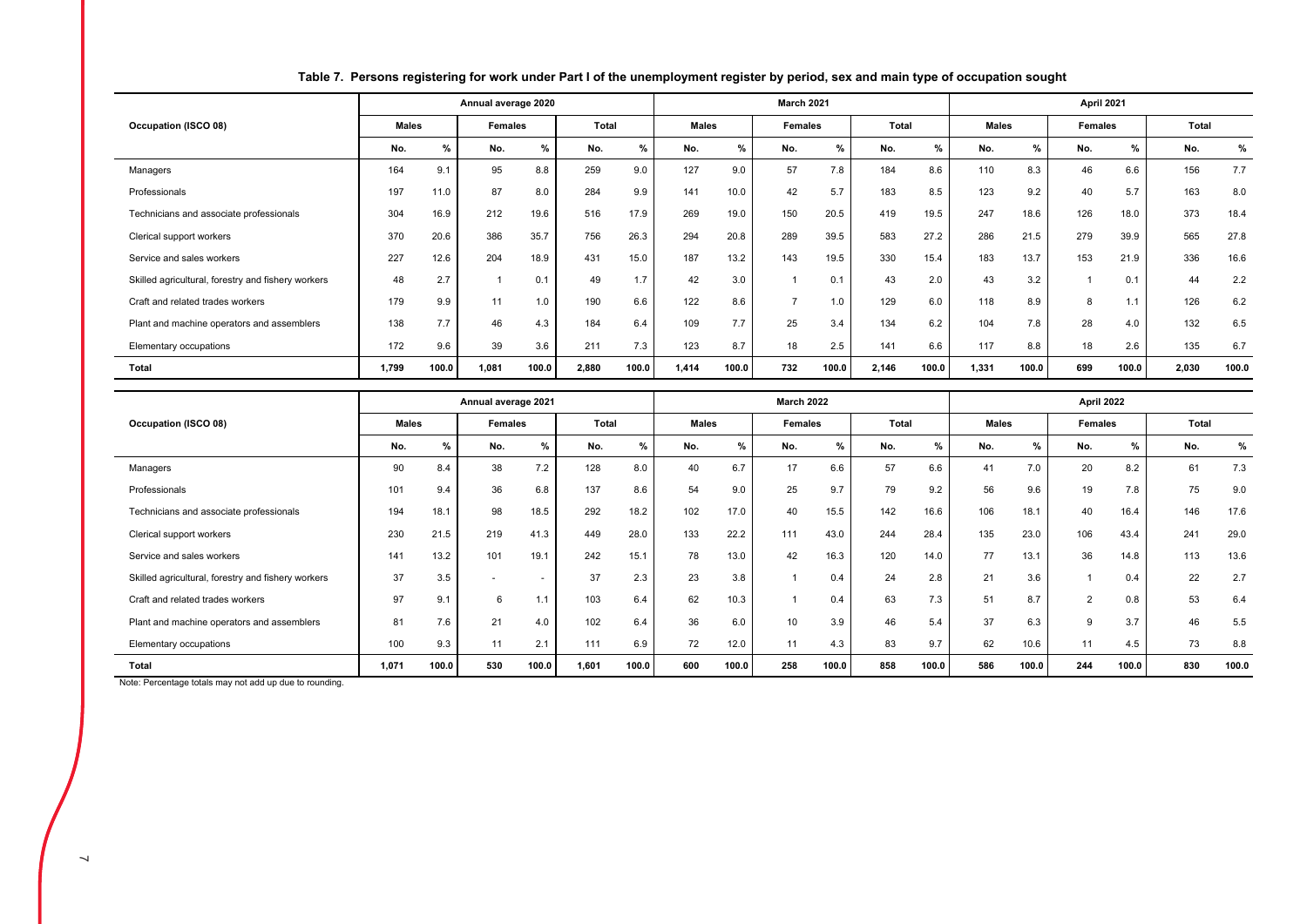| Age group    |              | Annual average 2020 |              |                | Annual average 2021      |                |              | <b>March 2021</b> |              |                | <b>March 2022</b> |                |                 | April 2021     |              |                | <b>April 2022</b> |                |
|--------------|--------------|---------------------|--------------|----------------|--------------------------|----------------|--------------|-------------------|--------------|----------------|-------------------|----------------|-----------------|----------------|--------------|----------------|-------------------|----------------|
| and sex      | <b>Malta</b> | Gozo                | <b>Total</b> | <b>Malta</b>   | Gozo                     | <b>Total</b>   | <b>Malta</b> | Gozo              | <b>Total</b> | <b>Malta</b>   | Gozo              | <b>Total</b>   | <b>Malta</b>    | Gozo           | <b>Total</b> | <b>Malta</b>   | Gozo              | <b>Total</b>   |
| Under 20     | 11           |                     | 11           | 9              | $\mathbf 1$              | 10             | 6            | $\overline{c}$    | 8            | 9              | $\overline{1}$    | 10             | 12              | $\overline{2}$ | 14           | 8              |                   | 8              |
| Males        | 6            | $\blacksquare$      | 6            | $\overline{7}$ | $\mathbf{1}$             | 8              | 3            | 2                 | 5            | $\overline{7}$ | $\overline{1}$    | 8              | 8               | $\overline{2}$ | 10           | 6              |                   | 6              |
| Females      | 5            |                     | 5            | $\overline{2}$ |                          | $\overline{2}$ | 3            | $\sim$            | 3            | $\overline{2}$ |                   | $\overline{2}$ | $\overline{4}$  | $\overline{a}$ | 4            | $\overline{2}$ | $\sim$            | $\overline{c}$ |
| 20-24        | 33           | 3                   | 36           | 19             | $\mathbf{1}$             | 20             | 28           | $\mathbf{2}$      | 30           | 18             | 3                 | 21             | 22              | $\mathbf{1}$   | 23           | 18             |                   | 18             |
| Males        | 23           | $\mathbf{3}$        | 26           | 13             | $\mathbf{1}$             | 14             | 17           | $\overline{2}$    | 19           | 13             | $\sqrt{2}$        | 15             | 16              | $\overline{1}$ | 17           | 12             | $\sim$            | 12             |
| Females      | 10           | $\blacksquare$      | 10           | 6              | $\overline{\phantom{a}}$ | 6              | 11           | $\blacksquare$    | 11           | 5              | $\mathbf{1}$      | 6              | $6\phantom{1}6$ | $\blacksquare$ | 6            | 6              |                   | 6              |
| 25-29        | 36           | $\mathbf{2}$        | 38           | 18             | 3                        | 21             | 25           | $\mathbf{1}$      | 26           | 14             | 4                 | 18             | 23              | 5              | 28           | 9              | 3                 | 12             |
| Males        | 23           | $\mathbf{1}$        | 24           | 12             | 3                        | 15             | 13           | $\mathbf{1}$      | 14           | 10             | 3                 | 13             | 17              | 5              | 22           | 8              | 3                 | 11             |
| Females      | 13           | $\mathbf{1}$        | 14           | 6              | $\overline{a}$           | 6              | 12           | $\sim$            | 12           | 4              | $\overline{1}$    | 5              | 6               | $\overline{a}$ | 6            | $\mathbf{1}$   | $\sim$            | $\overline{1}$ |
| 30-44        | 98           | 5                   | 103          | 70             | 6                        | 76             | 87           | 12                | 99           | 41             | 3                 | 44             | 76              | 8              | 84           | 39             | 3                 | 42             |
| Males        | 66           | 3                   | 69           | 47             | $\overline{4}$           | 51             | 55           | 9                 | 64           | 32             | 2                 | 34             | 53              | 6              | 59           | 27             | $\overline{2}$    | 29             |
| Females      | 32           | $\overline{2}$      | 34           | 23             | $\overline{2}$           | 25             | 32           | 3                 | 35           | 9              | $\mathbf{1}$      | 10             | 23              | $\overline{2}$ | 25           | 12             | $\mathbf{1}$      | 13             |
| 45 and over  | 87           | 5                   | 92           | 64             | $\mathbf{2}$             | 66             | 74           | 4                 | 78           | 55             | $\mathbf{2}$      | 57             | 66              | 3              | 69           | 52             | $\mathbf{1}$      | 53             |
| Males        | 62           | 4                   | 66           | 48             | $\mathbf{1}$             | 49             | 54           | 3                 | 57           | 50             | 2                 | 52             | 44              | $\overline{2}$ | 46           | 35             | $\mathbf{1}$      | 36             |
| Females      | 25           | $\mathbf{1}$        | 26           | 16             | $\mathbf{1}$             | 17             | 20           | $\overline{1}$    | 21           | 5              | $\overline{a}$    | 5              | 22              | $\mathbf{1}$   | 23           | 17             | $\sim$            | 17             |
| <b>Total</b> | 265          | 15                  | 280          | 180            | 13                       | 193            | 220          | 21                | 241          | 137            | 13                | 150            | 199             | 19             | 218          | 126            | $\overline{7}$    | 133            |
| Males        | 180          | 11                  | 191          | 127            | 10                       | 137            | 142          | 17                | 159          | 112            | 10                | 122            | 138             | 16             | 154          | 88             | 6                 | 94             |
| Females      | 85           | $\overline{4}$      | 89           | 53             | 3                        | 56             | 78           | $\overline{4}$    | 82           | 25             | 3                 | 28             | 61              | 3              | 64           | 38             | $\mathbf{1}$      | 39             |

**Table 8. Persons registering for work under Part II of the unemployment register by period, region, age group and sex**

 $\infty$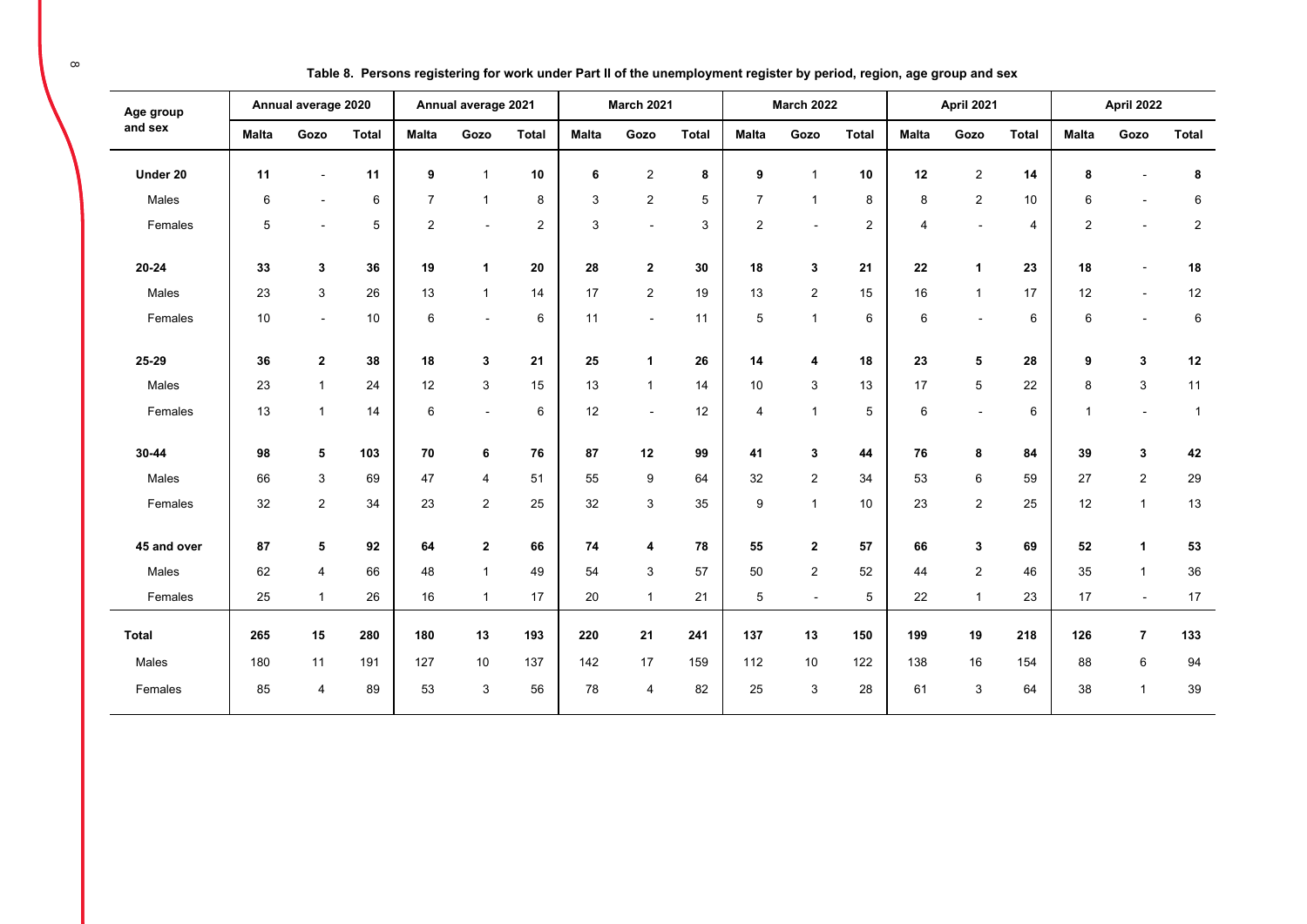| <b>Duration of</b>      | Annual average |      |      | <b>March</b>   | <b>April</b> |      |
|-------------------------|----------------|------|------|----------------|--------------|------|
| registration<br>and sex | 2020           | 2021 | 2021 | 2022           | 2021         | 2022 |
| Under 21 weeks          | 261            | 182  | 225  | 127            | 203          | 126  |
| Males                   | 177            | 129  | 144  | 101            | 142          | 90   |
| Females                 | 84             | 53   | 81   | 26             | 61           | 36   |
| 21 to 52 weeks          | 19             | 11   | 16   | 23             | 15           | 7    |
| Males                   | 14             | 8    | 15   | 21             | 12           | 4    |
| Females                 | 5              | 3    | 1    | $\overline{2}$ | 3            | 3    |
|                         |                |      |      |                |              |      |
| <b>Total</b>            | 280            | 193  | 241  | 150            | 218          | 133  |
| Males                   | 191            | 137  | 159  | 122            | 154          | 94   |
| Females                 | 89             | 56   | 82   | 28             | 64           | 39   |

**Table 9. Persons registering for work under Part II of the unemployment register by period, duration of registration and sex**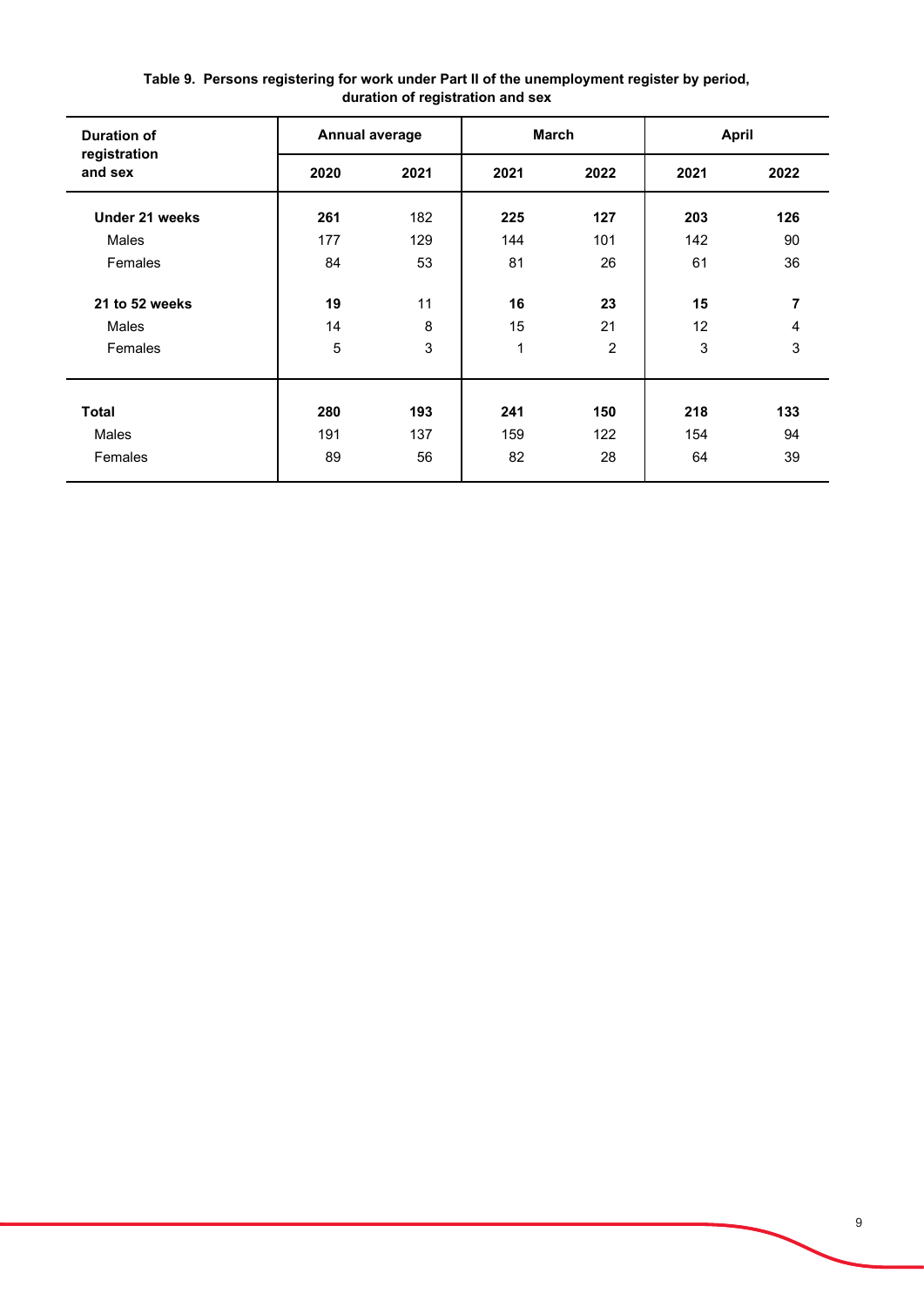**Table 10. Persons registering for work under Part II of the unemployment register by period, sex and main type of occupation sought** 

|                                                    |     |              |                | Annual average 2020 |     |               |          |              |                          | <b>March 2021</b> |     |       |                |       | April 2021 |         |       |       |
|----------------------------------------------------|-----|--------------|----------------|---------------------|-----|---------------|----------|--------------|--------------------------|-------------------|-----|-------|----------------|-------|------------|---------|-------|-------|
| Occupation (ISCO 08)                               |     | <b>Males</b> |                | <b>Females</b>      |     | <b>Total</b>  |          | <b>Males</b> |                          | Females           |     | Total | <b>Males</b>   |       |            | Females | Total |       |
|                                                    | No. | %            | No.            | %                   | No. | $\frac{9}{6}$ | No.      | %            | No.                      | %                 | No. | $\%$  | No.            | %     | No.        | %       | No.   | $\%$  |
| Managers                                           | 19  | 9.9          |                | 9.0                 | 27  | 9.6           | 17       | 10.7         |                          | 8.5               | 24  | 10.0  | 11             | 7.1   | 5          | 7.8     | 16    | 7.3   |
| Professionals                                      | 15  | 7.9          | 6              | 6.7                 | 21  | 7.5           | 10       | 6.3          | -                        | 8.5               | 17  | 7.1   | 9              | 5.8   |            | 6.3     | 13    | 6.0   |
| Technicians and associate professionals            | 37  | 19.4         | 19             | 21.3                | 56  | 20.0          | 40       | 25.2         | 14                       | 17.1              | 54  | 22.4  | 32             | 20.8  | 11         | 17.2    | 43    | 19.7  |
| Clerical support workers                           | 40  | 20.9         | 32             | 36.0                | 72  | 25.7          | 34       | 21.4         | 33                       | 40.2              | 67  | 27.8  | 37             | 24.0  | 26         | 40.6    | 63    | 28.9  |
| Service and sales workers                          | 27  | 14.1         | 19             | 21.3                | 46  | 16.4          | 22       | 13.8         | 13                       | 15.9              | 35  | 14.5  | 24             | 15.6  | 11         | 17.2    | 35    | 16.1  |
| Skilled agricultural, forestry and fishery workers | 5   | 2.6          |                | $\sim$              |     | 1.8           |          | 0.6          | $\overline{\phantom{a}}$ | $\overline{a}$    |     | 0.4   | $\overline{2}$ | 1.3   |            | 1.6     | 3     | 1.4   |
| Craft and related trades workers                   | 21  | 11.0         |                | $\sim$              | 21  | 7.5           | 19       | 11.9         |                          | 1.2               | 20  | 8.3   | 17             | 11.0  |            | 1.6     | 18    | 8.3   |
| Plant and machine operators and assemblers         | 11  | 5.8          | $\overline{2}$ | 2.2                 | 13  | 4.6           | -        | 4.4          | 5                        | 6.1               | 12  | 5.0   | $\mathbf{Q}$   | 5.8   |            | 6.3     | 13    | 6.0   |
| Elementary occupations                             | 16  | 8.4          | -5             | 3.4                 | 19  | 6.8           | <b>g</b> | 5.7          | $\overline{2}$           | 2.4               | 11  | 4.6   | 13             | 8.4   |            | 1.6     | 14    | 6.4   |
| Total                                              | 191 | 100.0        | 89             | 100.0               | 280 | 100.0         | 159      | 100.0        | 82                       | 100.0             | 241 | 100.0 | 154            | 100.0 | 64         | 100.0   | 218   | 100.0 |

|                                                    | Annual average 2021 |       |                |        |        |               | <b>March 2022</b>        |               |                |                          |            |       | April 2022   |       |                          |        |               |       |
|----------------------------------------------------|---------------------|-------|----------------|--------|--------|---------------|--------------------------|---------------|----------------|--------------------------|------------|-------|--------------|-------|--------------------------|--------|---------------|-------|
| Occupation (ISCO 08)                               | <b>Males</b>        |       | Females        |        | Total  |               | <b>Males</b>             |               | Females        |                          | Total      |       | <b>Males</b> |       | Females                  |        | Total         |       |
|                                                    | No.                 | %     | No.            | %      | No.    | $\frac{9}{6}$ | No.                      | $\frac{9}{6}$ | No.            | $\%$                     | No.        | %     | No.          | $\%$  | No.                      | %      | No.           | %     |
| Managers                                           | 14                  | 10.2  | 5              | 8.9    | 19     | 9.8           | 5                        | 4.1           |                | 3.6                      | $\epsilon$ | 4.0   |              | 7.4   |                          | 2.6    | 8             | 6.0   |
| Professionals                                      | 10                  | 7.3   |                | 7.1    | 14     | 7.3           | 10                       | 8.2           | $\overline{2}$ | 7.1                      | 12         | 8.0   |              | 4.3   |                          | 7.7    | $\rightarrow$ | 5.3   |
| Technicians and associate professionals            | 28                  | 20.4  |                | 16.1   | 37     | 19.2          | 30                       | 24.6          | 6              | 21.4                     | 36         | 24.0  | 21           | 22.3  |                          | 17.9   | 28            | 21.1  |
| Clerical support workers                           | 33                  | 24.7  | 23             | 41.1   | 56     | 29.0          | 22                       | 18.0          | 16             | 57.1                     | 38         | 25.3  | 14           | 14.9  | 18                       | 46.2   | 32            | 24.1  |
| Service and sales workers                          | 17                  | 12.4  | 11             | 19.6   | 28     | 14.5          | 15                       | 12.3          | 3              | 10.7                     | 18         | 12.0  | 17           | 18.1  | 10                       | 25.6   | 27            | 20.3  |
| Skilled agricultural, forestry and fishery workers | $\overline{2}$      | 1.5   |                | $\sim$ | $\sim$ | 1.0           | $\overline{2}$           | 1.6           | . .            | $\overline{\phantom{a}}$ | $\Omega$   | 1.3   | 3            | 3.2   | $\overline{\phantom{a}}$ |        | 3             | 2.3   |
| Craft and related trades workers                   | 14                  | 10.2  |                | 1.8    | 15     | 7.8           | 17                       | 13.9          |                |                          | 17         | 11.3  | 14           | 14.9  |                          |        | 14            | 10.5  |
| Plant and machine operators and assemblers         | 9                   | 6.6   | $\overline{2}$ | 3.6    | 11     | 5.7           | $\overline{\phantom{0}}$ | 5.7           |                |                          |            | 4.7   |              | 5.3   |                          | $\sim$ | 5             | 3.8   |
| Elementary occupations                             | 10                  | 7.3   |                | 1.8    | 11     | 5.7           | 14                       | 11.5          | . .            | $\overline{\phantom{a}}$ | 14         | 9.3   | 9            | 9.6   |                          |        | 9             | 6.8   |
| Total                                              | 137                 | 100.0 | 56             | 100.0  | 193    | 100.0         | 122                      | 100.0         | 28             | 100.0                    | 150        | 100.0 | 94           | 100.0 | 39                       | 100.0  | 133           | 100.0 |

Note: Percentage totals may not add up due to rounding.

 $\overline{\phantom{a}}$